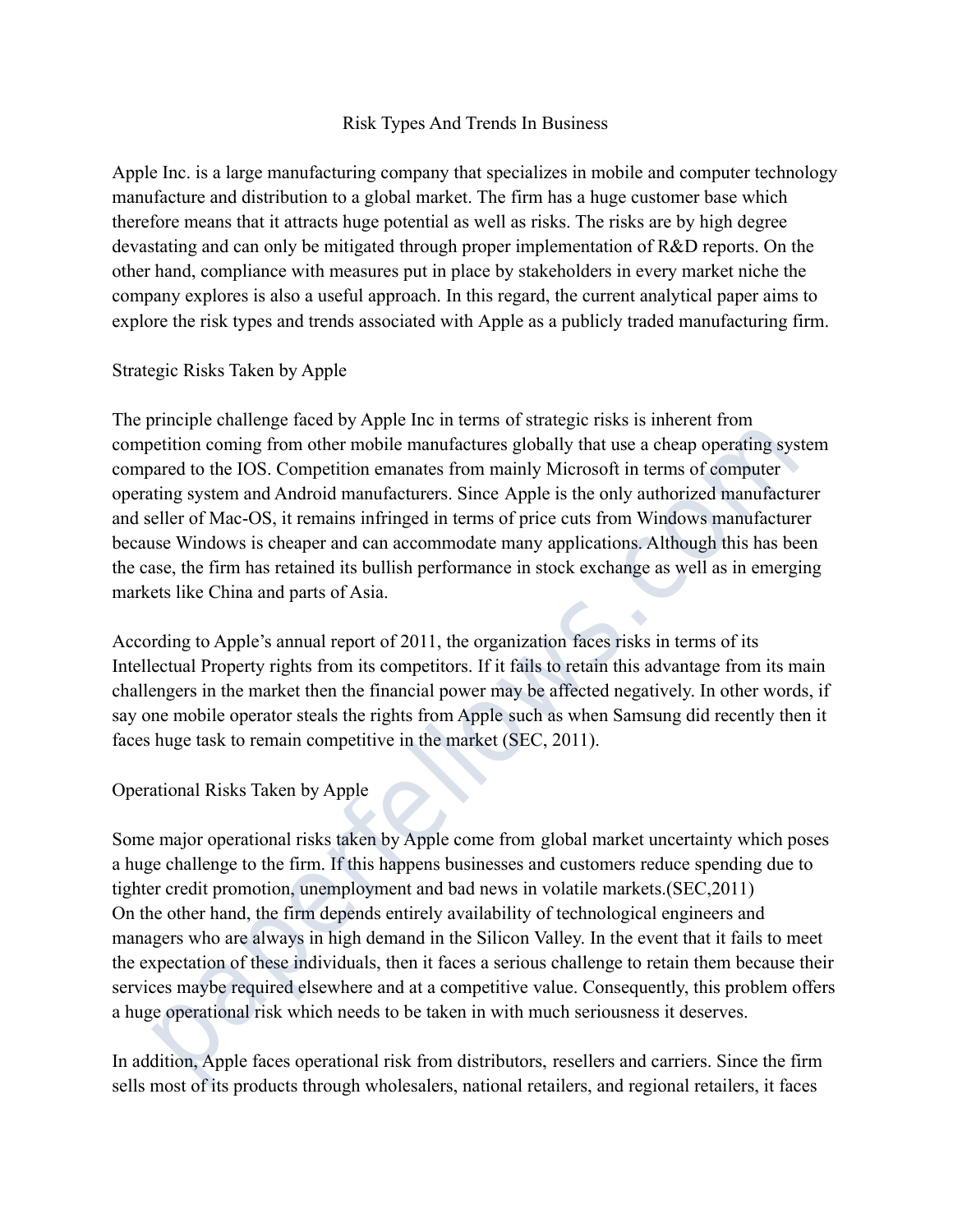the risk of competition from competing manufacturers. Moreover, resellers operate on narrow margins and therefore run a risk when economic conditions are not favorable hence incurring losses. In other circumstances, carriers subsidize the purchase of mobile devices such as iPhone, and this promotes fears of continued subsidy in poor economic conditions. In case there are fears that demand may go down then resellers always restrain from ordering new products in future thereby affecting the financial standpoint of the business.

Third party software developers often pose a risk to the firm over the years. If for instance a developer of certain software that attracts the intent of clients fails to develop the software the firm runs into financial shortfalls.

Financial Risks Taken by Apple

Being one of the best manufacturers company in the world Apple is not immune to financial risks. According to SEC, the company faces numerous financial risks when the banking system and financial markets are faced with financial turmoil. During the third quarter of 2012 the company's traded stocks at the NASDAQ: AAPL fell by over 40% reaching \$100 mark and below. In its fourth quarter things changed but later in 2015 the stocks dropped again pointing to the volatility of the industry and the high degree of risks in it financial market. One given reason for this challenge was the overdependence on iPhone sales, and lack of investment in other products (Ross, 2015). g one of the best manufacturers company in the world Apple is not immune to financial<br>According to SEC, the company faces numerous financial risks when the banking system<br>inancial markets are faced with financial turmoil.

Another financial risk that Apple faces on a daily basis is the volatility of the dollar to other currencies in countries the firm is trading its products. The exchange rates in these nations affect the uptake and distribution of the products on a daily basis and therefore it is essential for the firm to work with such currencies which affect profits. For instance, if the Chinese Yuan appreciates against the dollar, Apple is hit twofold compared to other currencies because its biggest customers are from China and US (Golson 2014).

Compliance Risks Taken by Apple

Global laws and regulations have impacted the firm regarding compliance over an extended period of time. They increase the risk of costs on production leading to low sales margins in certain markets. A good example is a Chinese market which has a retained a confusing title over the years of Apple investment in the Asian market.

In particular regions, Apple faces risks of the third party intellectual property right use for commercial basis. For instance, it has a series of cross-licensing agreements with firms such as Microsoft Google and HTC which reduce the risk of constant litigation but such have always backfired (Golson, 2014). For example, in 2012 Apple was hit \$368 million penalties for